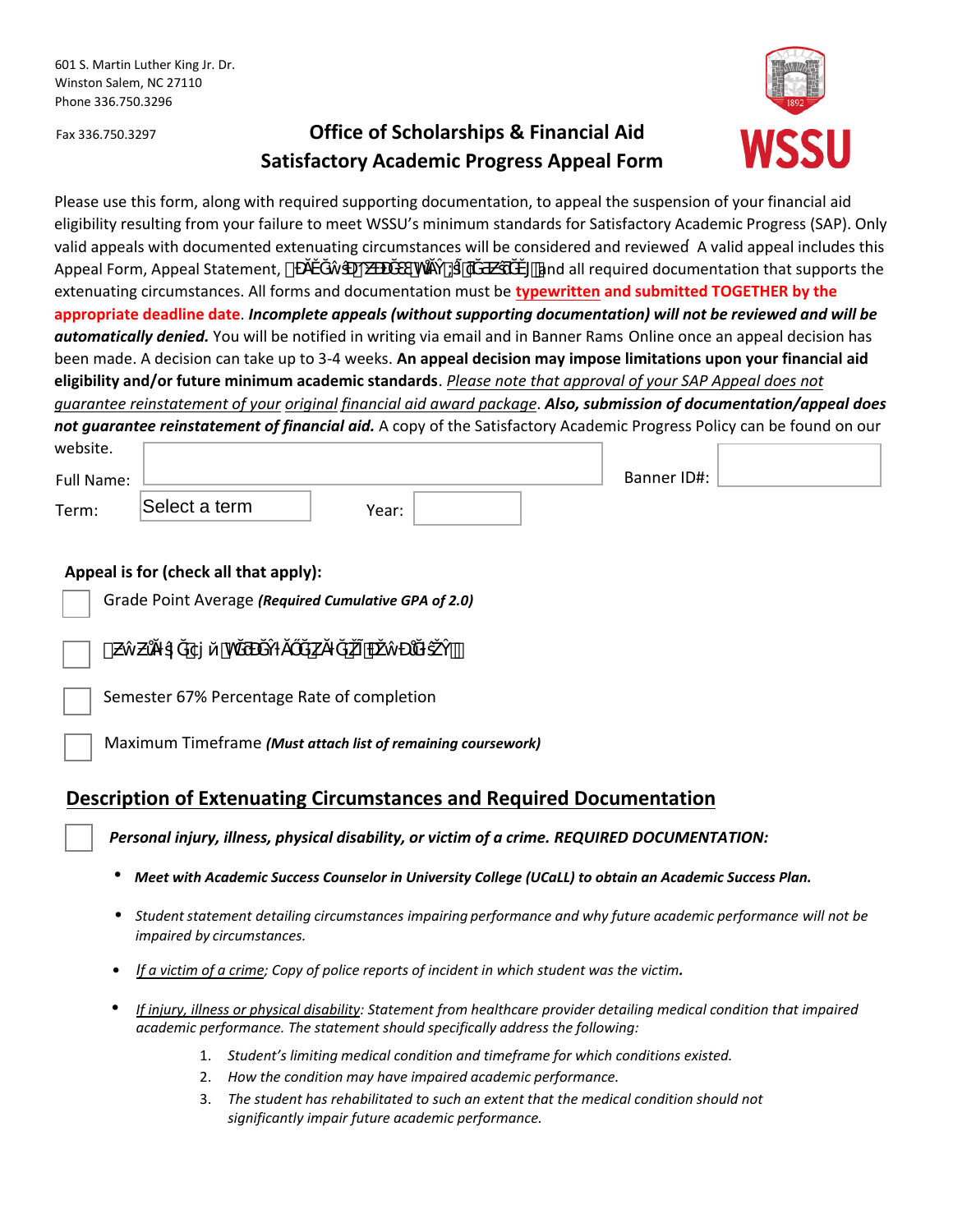#### **Death/Illness of immediate family member REQUIRED DOQUMENTATION:**

- *Meet with Academic Success Counselor in University College (UCaLL) to obtain an Academic Success Plan.*
- *Student statement detailing circumstances impairing performance and why future academic performance will not be impaired by circumstances.*
- *If illness of immediate family member: Statement from doctor detailing medical condition incurred by family member. Statement should specifically address medical condition and timeframe for which the condition existed.*
- *If deceased: Copy of death certificate, funeral program or obituary.*

#### *Separation/Divorce REQUIRED DOCUMENTATION:*

- *Meet with Academic Success Counselor in University College (UCaLL) to obtain an Academic Success Plan.*
- *Student statement detailing circumstances impairing performance and why future academic performance will not be impaired by circumstances.*
- Copy of separation agreement or divorce decree

**Work-related difficulties or other extenuating circumstances not listed above.** *REQUIRED DOCUMENTATION:*

- *Meet with Academic Success Counselor in University College (UCaLL) to obtain an Academic Success Plan.*
- *Student statement detailing circumstances impairing performance and why future academic performance will not be impaired by circumstances.*
- *If work related: Statement from employer (on company letterhead) explaining work-related difficulties and timeframe for which difficulties existed. The statement should specifically address the following:*
	- *1. Student's specific work-related difficulties and timeframe for which difficulties existed.*
	- *2. How the work situation has changed to such an extent that it should not significantly impair future academic performance.*
- *If other extenuating circumstances: Relevant documentation to support student statement*

#### **Re-admit** *REQUIRED DOCUMENTATION:*

- *Meet with Academic Success Counselor in University College (UCaLL) to obtain an Academic Success Plan.*
- *Student statement detailing circumstances impairing performance and why future academic performance will not be impaired by circumstances.*
- *Academic plans or conditions of re-admission*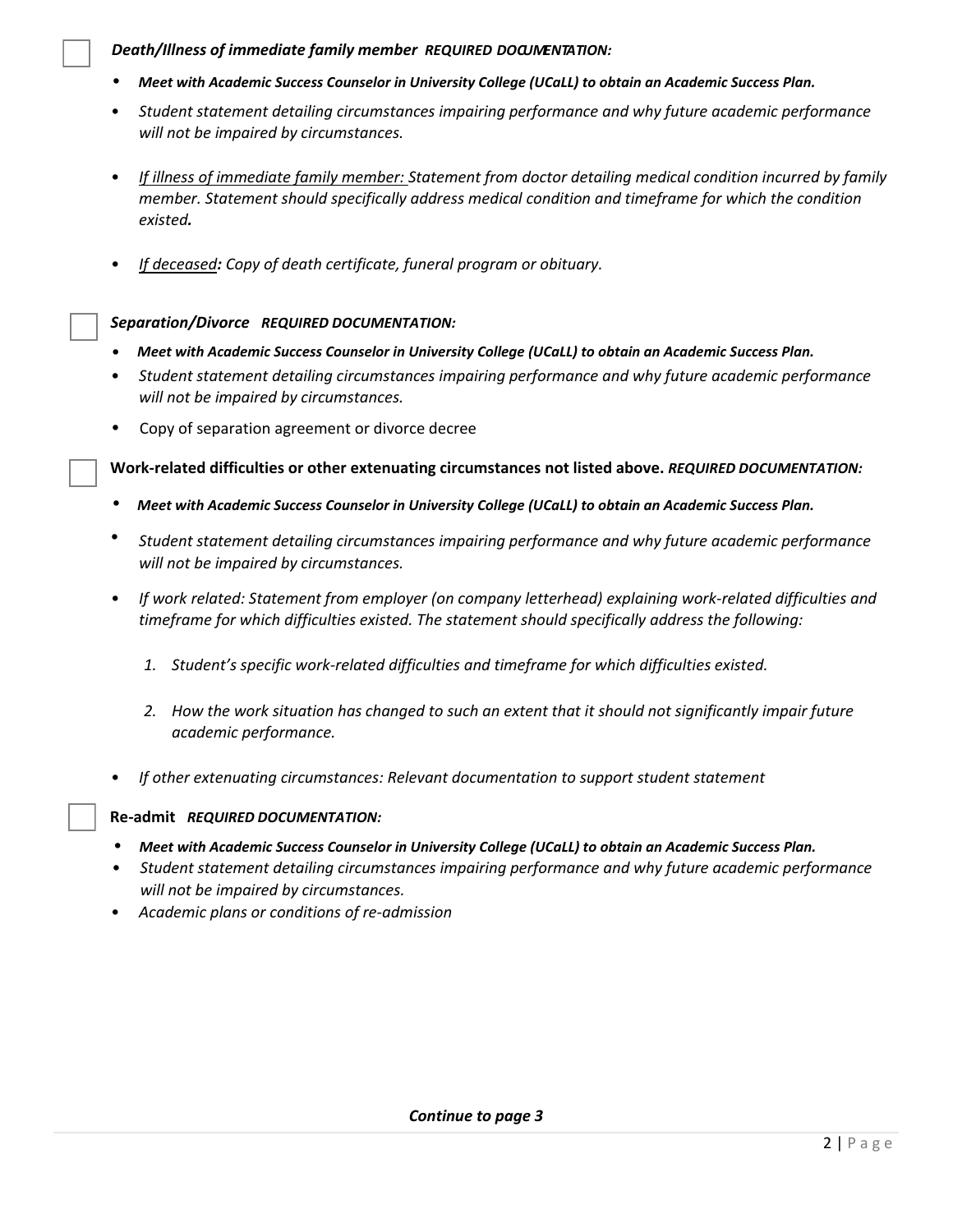**Please note: All appeals must include the student's statement of appeal. Use the prompt below to craft the statement of appeal.**  All documentation should include the student's name and relate to the specific period of time during which the student's academic performance failed to meet WSSU's minimum standards for satisfactory academic progress. **All 3rd party documents MUST be on letterhead or an official form (i.e. police report/death certificate) and include an official signature.** 

*Paragraph 1 – Provide a clear and detailed description of the circumstances that contributed to your academic problems.*

*Paragraph 2 – What steps have you taken to resolve the circumstances listed above?.*

*Paragraph 3 – List the steps you intend to take to improve your academic performance and prevent future issues with academic performance.*